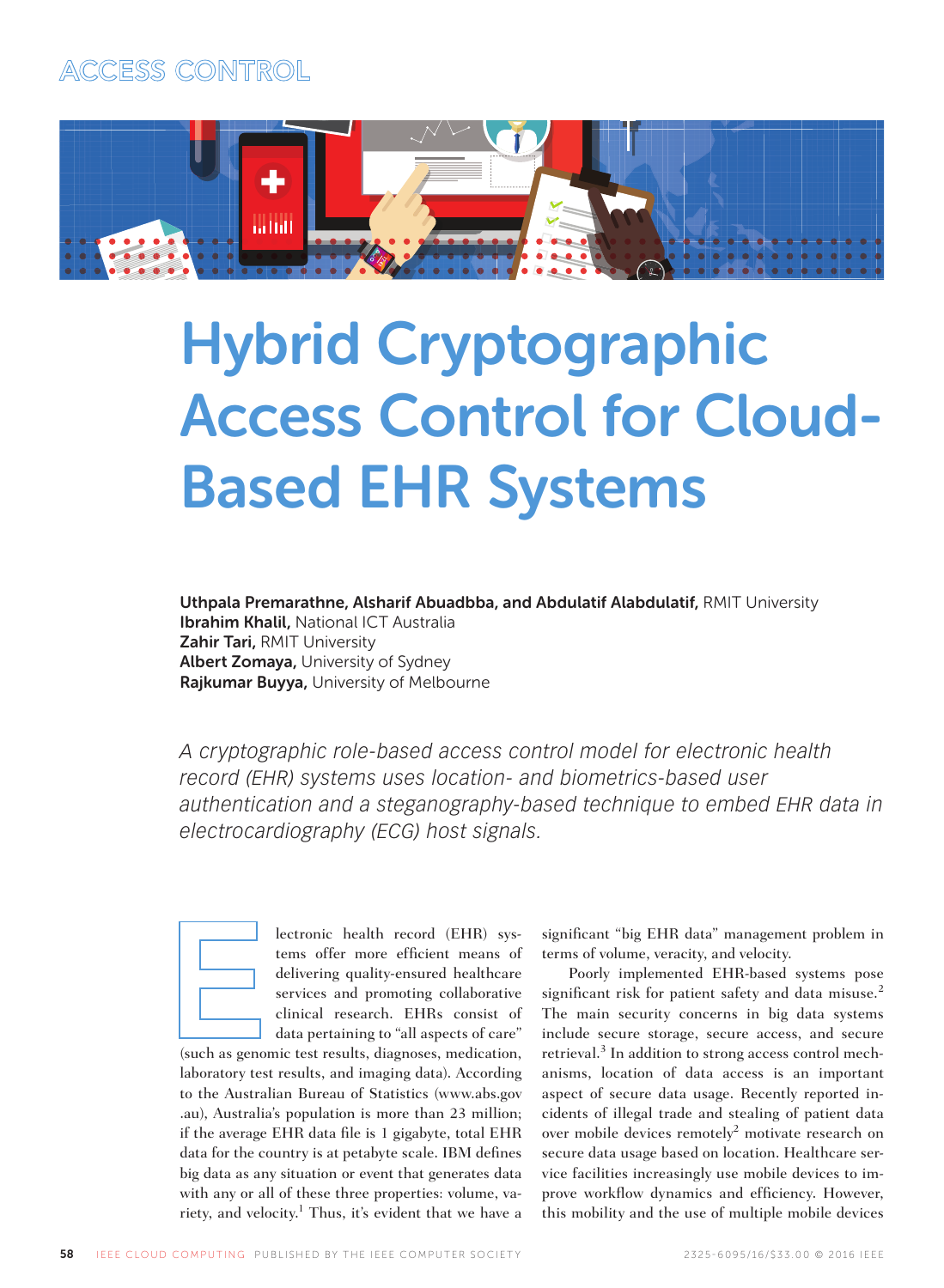

FIGURE 1. The proposed model. Electronic health records (EHRs) are hidden inside segments of electrocardiography (ECG) signals. Different users can retrieve different watermarked segments. (EHR-ResF: EHR resource facilitator)

increase the gravity of security concerns and demands robust privacy-preserving measures.

Thus, the main research questions we address here are how to securely store and manage big EHR data, and how to ensure secure access to this data. Cloud-based utility services (such as storage) offer additional benefits to EHR systems-for example, they're more cost effective, can be easier to manage (for example, access and retrieval), and support collaboration, with mobile technologies and devices to gather data.4,5 Electrocardiography (ECG) provides an appropriate host signal and a verifiably secure means to store big EHR data in the cloud. To ensure secure access to big EHR data, we propose a cryptographic role-based access control method that's scalable to a large number of users.

# Cryptographic Role-Based Access Control **Model**

Our comprehensive cloud-based architecture (Figure 1) facilitates secure access to EHR resources by enforcing cryptographic access control with context and location awareness. Based on existing largescale ECG data-collection-based pilot studies,<sup>6</sup> we assume that ECG of sufficient length are available to store EHR data.

To manage EHRs efficiently and securely, we propose a design based on steganography, which we use to hide confidential EHR data inside the ECG host data. Steganography offers more efficient and secure information concealment than traditional cryptography.7 Only authorized users can extract data based on their security parameters.<sup>8</sup> Our steganography-based approach therefore improves the security of storage and retrieval of EHRs by hiding them inside ECG signals, and enhances performance through flexible feature adoption (such as dynamic policy changes).

In our approach, the health authority validates mobile users based on their identity and location attributes. A mobile user consults the domain server, which forwards the request to the health authority on the user's behalf. Based on this validation, the domain server informs the cloud service provider (CSP) to allow the requested information to be transmitted.

In a mobile service environment, location awareness is vital in distributing privacy-sensitive data.<sup>9</sup> Face biometrics can be used in an unobtrusive manner to verify a user in a domain.<sup>10</sup> Thus, we couple these two features to identify and validate the user in a secure location known to the host network.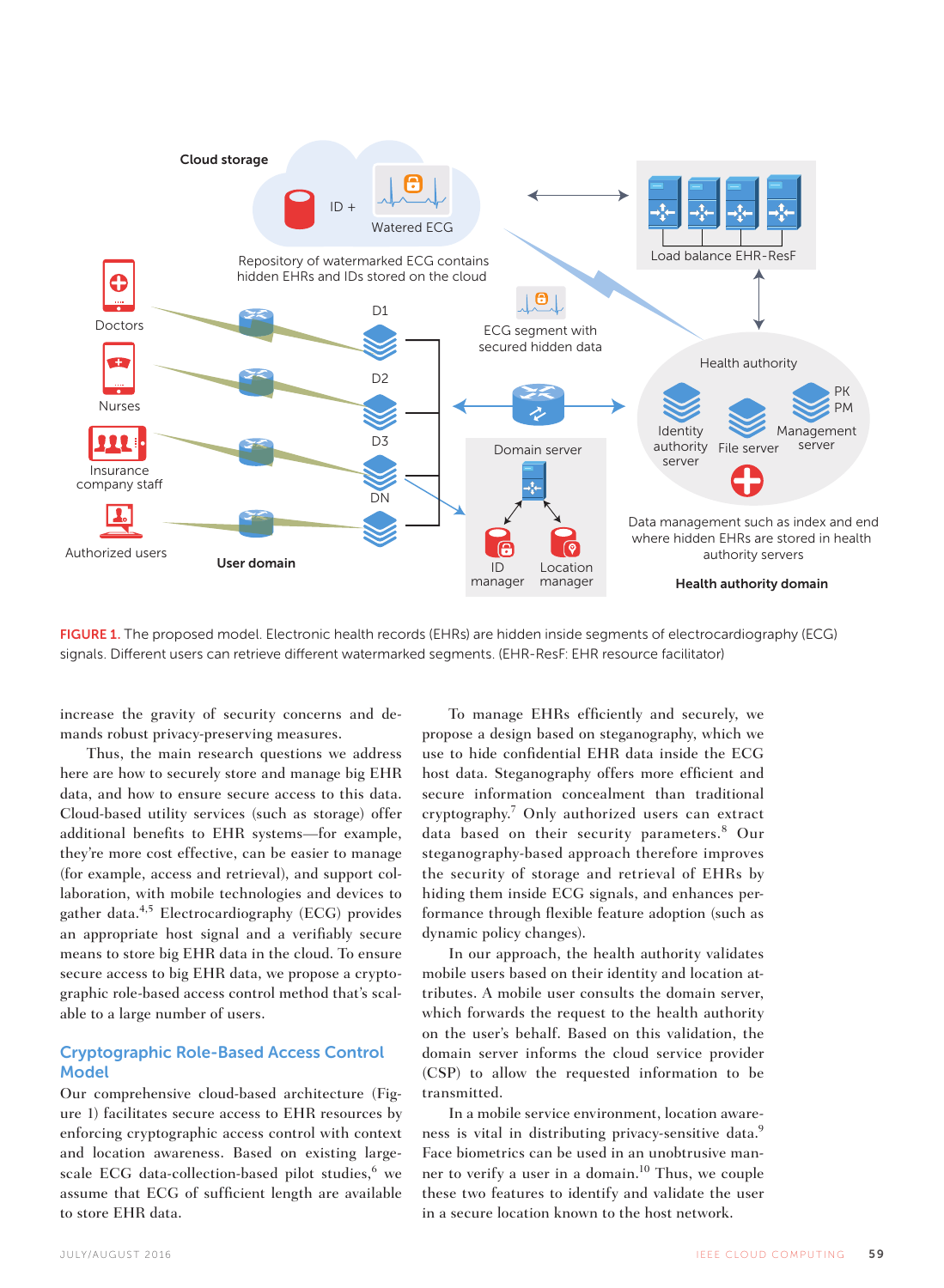

FIGURE 2. The Kerberos model infrastructure. Messages are exchanged between users and the authorization server and between the authorization server and domain server to verify users' identities and locations. Session keys are issued by TGS based on the users' roles.

The health authority is a trusted third party, such as a government institution. For each user, the health authority provides unique identity credentials (username and password). The identity authority, residing in the health authority, authenticates and validates the user. Both users and the system administrator share an offline process of generating users' public/private keys using certificateless public key cryptography  $(CL-PKC)^{11}$  since the key-generating entity doesn't need to know all the users' private keys. These public/private keys provide secure communication between users and the health authority. The health authority is also responsible for extracting the required information from the encrypted data. Our role-based access control model maps access requests to generate the session keys. We use the Kerberos protocol to securely communicate the session keys to the CSP and the user.<sup>12</sup>

The trusted CSP serves as the main datacenter for holding and organizing patient EHRs in a hierarchical manner to provide an efficient and secure mechanism for distributing session keys among users. The EHR resource facilitator performs two functions: Haar wavelet-based EHR data hiding in ECG host data using the patient key, and extraction of the encrypted data using the session key and transmits it.

# Authentication and Secure Session Establishment

The Kerberos protocol has two main parts: the authentication server and the ticket granting server (TGS), which uses role-based access control to manage users' roles and distributes session keys to users (such as patients, physicians, nurses, and lab workers) to perform different tasks.<sup>12</sup> We use role hierarchy to identify patients, healthcare professionals (such as physicians, surgeons, cardiologists, and gynecologists), and support staff (such as nurses and laboratory workers), who are assigned different permissions. The authentication server and TGS work in a complementary manner through secure communication to automate the authentication and authorization processes for users. The key distribution process checks users' credentials during authorization and distributes appropriate session keys to users after receiving encrypted authorization information. The identity authority uses the user's credentials as part of the authentication process to verify mobile users' locations through communication with the domain server.

The health authority performs location validation using a validation request to the domain server both during initial user authentication and before delivering the extracted information content to the user. In the first instance, location validation ensures that the service request is from a legitimate user at a secure location known to the respective domain server. Before transmitting the extracted content to the user, the health authority contacts the domain server to validate the user's current location as secure. This validation is necessary since the mobile user's location can change between when the initial request is made and when the extraction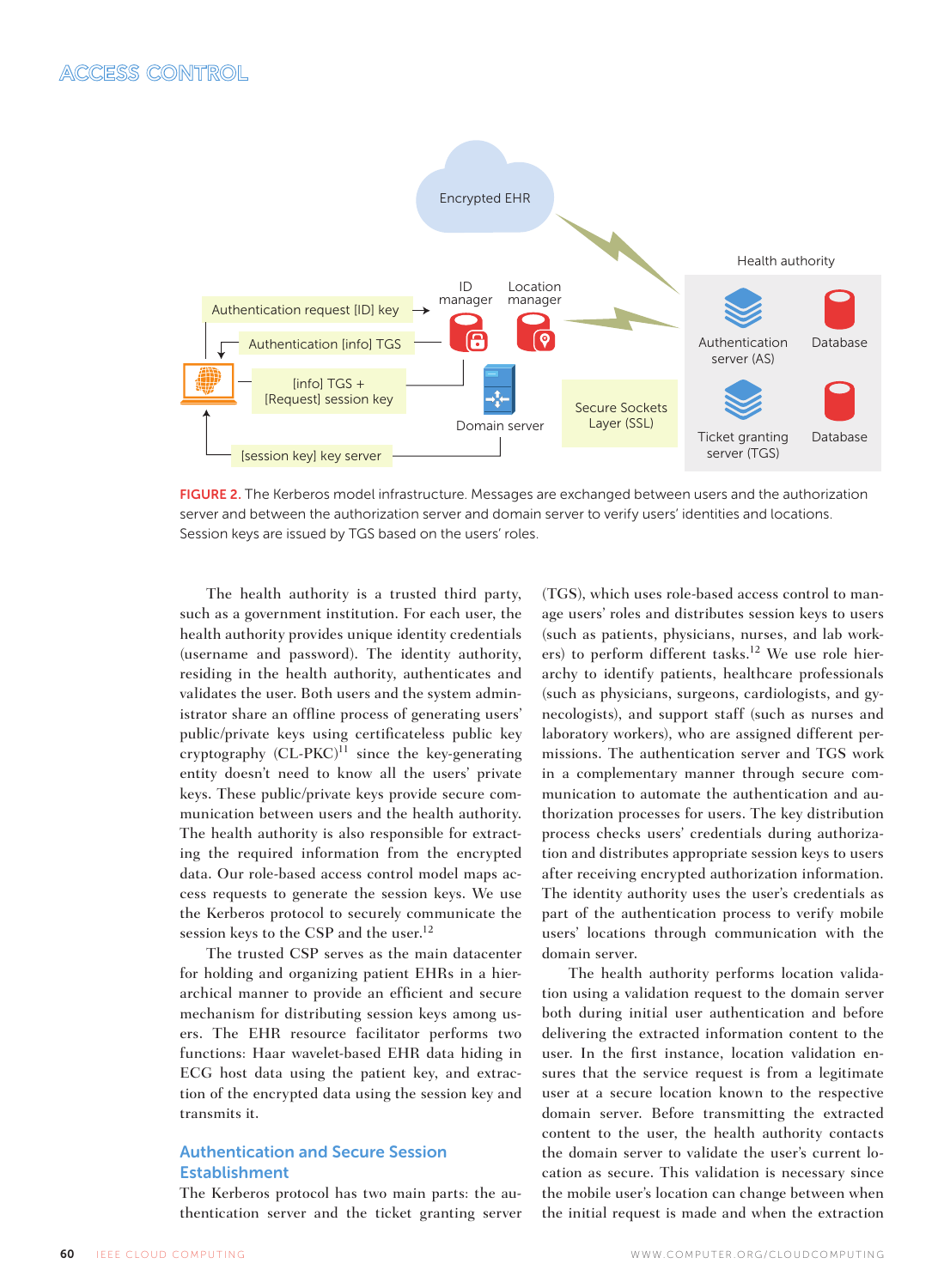process is complete. For example, if the user is communicating over an unmanaged Wi-Fi network while traveling, sensitive health information is susceptible to malicious eavesdropping and signal interception, which can cause severe privacy breeches.

The location manager (see Figure 3) can verify a user's current location and provide trace-based validity for the most recent *n* number of location changes. We can compute the affiliation of these *n* locations (that is, the attributes) corresponding to two time instances (the nodes) using the multiplicative attribute graph (MAG) model.<sup>13</sup> We interpret the similarity between two sets of locations (known versus claimed) to declare the validity as the affiliation between attributes using the MAG model.

When the location manager receives a validation request from the health authority, it performs proximity verification using the known location markers and the trace history information (Figure 3). After selecting location markers, the location manager further verifies the location with the identity manager by interpreting the footage of the user by verifying the face biometric signature trace. It then chooses the most likely location markers using the MAG model (that is, the link with the highest probability). If *k* out of *n* (where  $k/n > 60$  percent) instances prove the user's location and identity, the user is validated as a legitimate user in a secure location known to the domain server. Our approach is more robust since the verification is strongly coupled with the location information and face biometric trace within that time period.

## EHR Embedding and Retrieval

In our model, we assume the health authority is fully secure and responsible for generating security parameters. Since we use lossy steganography,<sup>14</sup> the data doesn't increase in size because each bit of the original data is replaced by another bit of the hidden data. Simple bit replacement can significantly distort the original ECG. However, we minimize the distortion of the host ECG by applying wavelets.<sup>15</sup> When we apply wavelet signal transformation, data is divided into many coefficients. We then randomly hide the sensitive data in the least significant coefficients to ensure minimum distortion.

Embedding EHR data involves organizing the EHR content as distinct sections into a tree structure and randomly allocating it to different portions of the ECG segments by specifying their indexes (*I*) and ends (*E*). After splitting an ECG segment, we apply a signal transformation technique using Haar wavelets. This signal transformation yields two sets of coefficients: coefficients approximation (*CA*) and



face biometric verification attributes

Link probabilities

FIGURE 3. User and location verification. Identity is verified using the location trace of a user (*U*1) and the face biometric features for the time period (*t*1 – *t*5), represented using the multiplicative attribute graph (MAG) model.

coefficients detailed (*CD*). We use these coefficients to classify each segment as the most sensitive features of the original signal (*CA*) or the least significant features (*CD*), which can be freely used to hide EHR sections (see Figure 4).

Next, for each EHR section, we compute a hash value. To make the hiding process unique to the individual, we define a security key for each patient. We use this security key to encrypt each EHR section before hiding it, reshuffle coefficients (*CD*), and hide section bits in a certain set of coefficients. We then apply Haar wavelet recomposition on both *CA* and *CD*. Consequently, a new watermarked segment is reconstructed. Next, we re-embed the watermarked segment into the full original ECG signal of the patient using its index and end. We repeat this process to hide all sections.

Finally, the health authority stores certain information, such as each segment's index and end, the hidden section number and key, along with a unique patient ID, which is needed for retrieval. The health authority stores the watermarked ECG along with the generated number mapped to the patient ID on its cloud servers. Therefore, even if this information is intercepted, it won't reveal anything.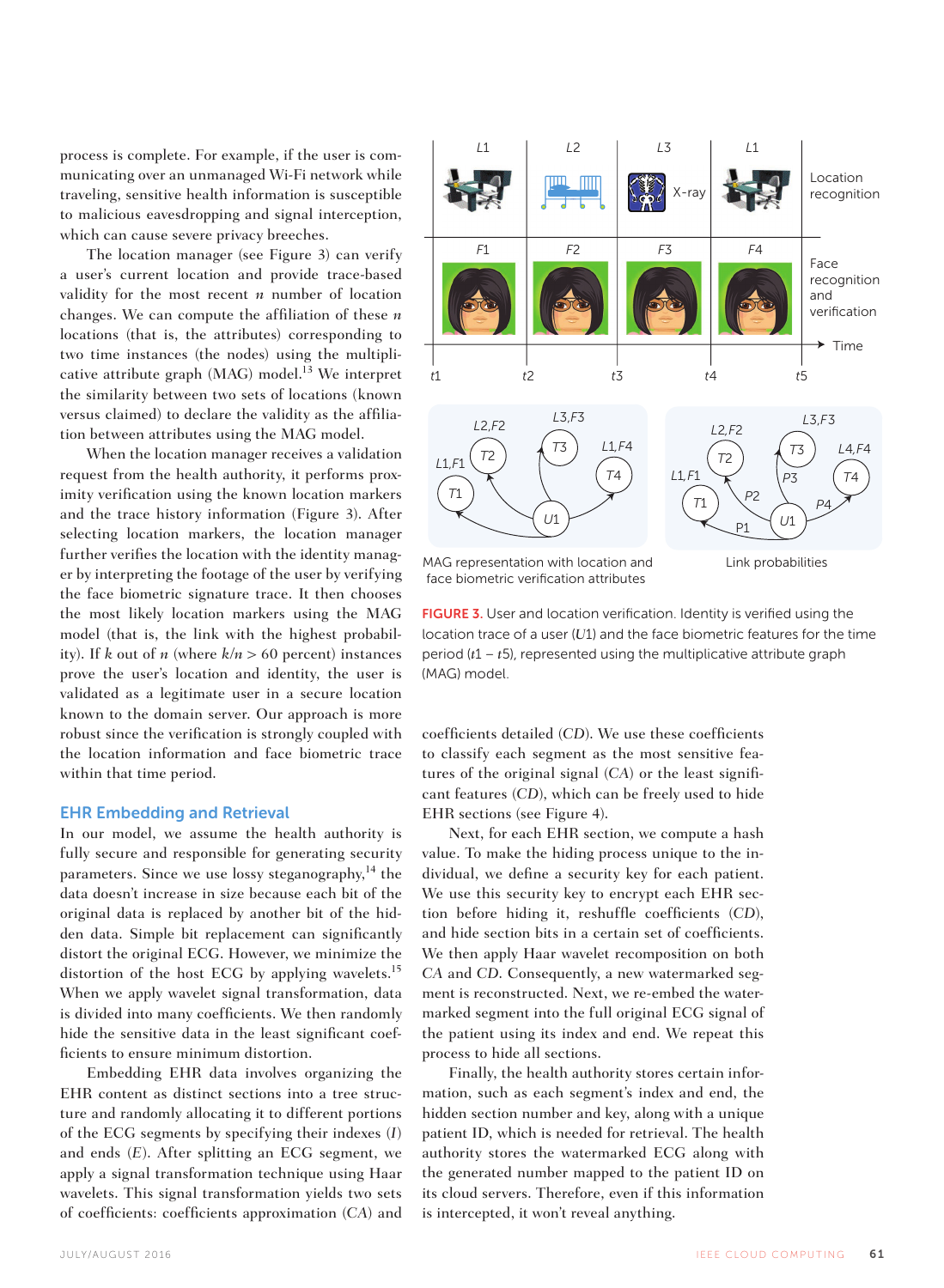# ACCESS CONTROL



FIGURE 4. Block diagram showing the steps for hiding an EHR section inside a segment of ECG host signal before re-embedding the segment in the watermarked ECG.

For an authorized user, the health authority will extract the ECG segment from its cloud servers and perform extraction at its local servers. It uses the session key to encrypt the bits and send them to the user device.

### Security Analysis

We analyze the security of the communication channel between users' domain servers and the health authority and between the health authority and the CSP.

First, we provide a qualitative analysis of mimicry attack resilience on the communication channel between the health authority and the user.

Consider an instance where an intruder sends a request to the CSP via a secure domain using false identity and location information to pass as a legitimate user. Two security features will prevent the intruder from gaining access to the EHR system. First, the CSP checks with the particular domain server to validate the user identity and the location. The domain server validates the user trace based on the location and the associated face biometric over *n* instances. Because the likelihood of the intruder forging the face biometric at all the traced locations is low, a mimicry attack can't successfully gain access to the EHR system via the health authority. Moreover, the use of a public key infrastructure (PKI) to perform both authentication and authorization prevents man-in-the-middle attacks. All users must communicate with the health authority securely by applying both public and private keys to exchange messages. The health authority also uses time stamps on arriving messages. The PKI supports both confidentially and integrity, and time stamps prevent reply attacks from intruders.

We assume that the health authority is fully secure for generating and securely storing the security key and patient ID for all patients. Consider a scenario where an intruder has access to the watermarked ECG at the cloud servers or during the transmission between cloud storage and the health authority. The number of possible combinations of ECG segments hosting a particular EHR section can be defined as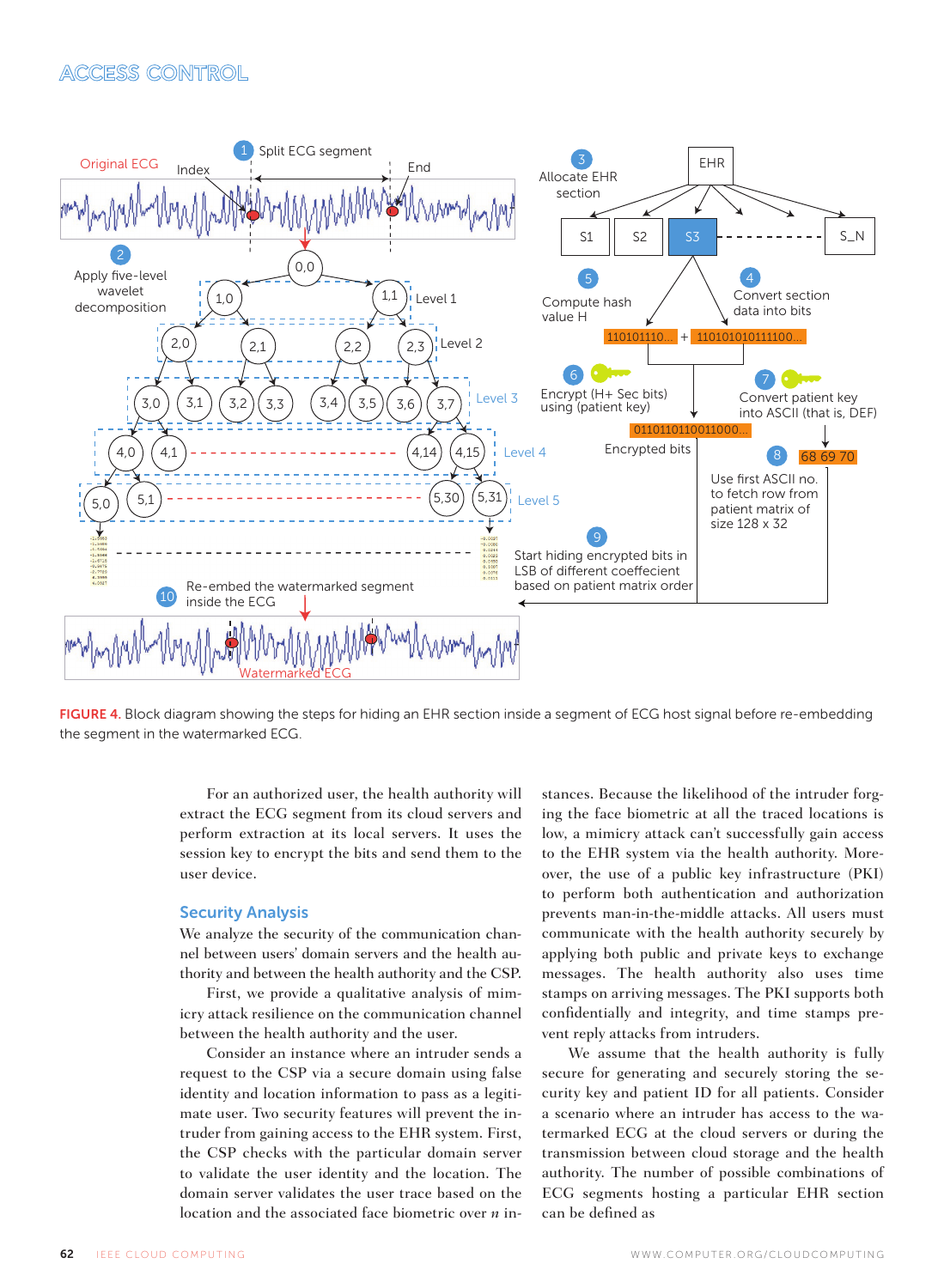$$
P = \prod_{n=1}^{n} S \times \sum_{r=1}^{r} R \times \sum_{c=1}^{c} C \times N^{L},
$$

where *P* is the total number of possible combinations, *n* is the number of samples in the ECG, *r* and *c* are the row and column numbers in the reshuffled coefficients *CD*, *L* is the key length, and *N* is its possibilities.

Assume  $n = 1,000$  (that is, a 10-second-long ECG),  $r = 128$ , and  $c = 32$  (that is, the size of the reshuffled *CD*), the key character set is 256, and its symbol length is 256:

$$
p = 1000! \times \sum_{r=1}^{128} R! \times \sum_{c=1}^{32} C! \times 256^{256} \Rightarrow p = \infty
$$

Thus, it's highly improbable that an attacker would find the intended EHR section in a reasonable time. Thus, the channel between the health authority and the cloud-based EHR host is resilient to man-in-themiddle and similar attacks.

ur future work will focus on a robust key exchange management between various parties involved. We'll also consider key revocations and risk mitigation strategies.

#### References

- 1. D. O'Leary, "Artificial Intelligence and Big Data," *IEEE Intelligent Systems*, vol. 28, no. 2, 2013, pp. 96–99.
- 2. F. Magrabi et al., "Using FDA Reports to Inform a Classification for Health Information Technology Safety Problems," *J. Amer. Medical Informatics Assoc.*, vol. 19, no. 1, 2012, pp. 45–53.
- 3. E.E. Schadt et al., "Computational Solutions to Large-Scale Data Management and Analysis," *Nature Rev. Genetics*, vol. 11, no. 9, 2010, pp. 647–657.
- 4. S. Pandey et al., "An Autonomic Cloud Environment for Hosting ECG Data Analysis Services," *Future Generation Computer Systems*, vol. 28, no. 1, 2012, pp. 147–154.
- 5. U. Premarathne et al., "Cloud-Based Utility Service Framework for Trust Negotiations Using Federated Identity Management," IEEE *Trans. Cloud Computing*, preprint, 19 Feb. 2015; doi:10.1109/TCC.2015.2404816.
- 6. J. Marek et al., "Feasibility and Findings of Large-Scale Electrocardiographic Screening in Young Adults: Data from 32,561 Subjects," *Heart Rhythm*, vol. 8, no. 10, 2011, pp. 1555–1559.
- 7. F.A.P. Petitcolas, R.J. Anderson, and M.G. Kuhn,

"Information Hiding: A Survey," *Proc. IEEE*, vol. 87, no.7, 1999, pp. 1062–1078.

- 8. N. Provos and P. Honeyman, "Hide and Seek: An Introduction to Steganography," *IEEE Security & Privacy*, vol. 1, no. 3, 2003, pp. 32–44.
- 9. M.S. Kirkpatrick, G. Ghinita, and E. Bertino, "Privacy-Preserving Enforcement of Spatially Aware RBAC," *IEEE Trans. Dependable and Secure Computing*, vol. 9, no. 5, 2012, pp. 627–640.
- 10. N. Kumar et al., "Describable Visual Attributes for Face Verification and Image Search," *IEEE Trans. Pattern Analysis and Machine Intelligence*, vol. 33, no. 10, 2011, pp. 1962–1977.
- 11. S.S. Al-Riyami and K.G. Paterson, "Certificateless Public Key Cryptography," *Advances in Cryptology*, Springer, 2003, pp. 452–473.
- 12. S.P. Miller et al., "Kerberos Authentication and Authorization System," *Project Athena Technical Plan*, section E.2.1, 1987.
- 13. M. Kim and J. Leskovec, "Multiplicative Attribute Graph Model of Real-World Networks," *Internet Mathematics*, vol. 8, nos. 1–2, 2012, pp. 113–160.
- 14. A. Abuadbba and I. Khalil, "Wavelet Based Steganographic Technique to Protect Household Confidential Information and Seal the Transmitted Smart Grid Readings," *J. Information Systems*, vol. 53, no. C, 2015, pp. 224–236.
- 15. A. Ibaida and I. Khalil, "Wavelet Based ECG Steganography for Protecting Patient Confidential Information in Point-of-Care Systems," *IEEE Trans. Bio-medical Eng.*, 2013, pp. 3322–3330.

UTHPALA SUBODHANI PREMARATHNE *is a PhD student and a National ICT Australia scholarship holder at RMIT University, Melbourne, Australia. Her research interests include access control, privacy, and trust negotiations in distributed systems. Premarathne has an MSc in computer science from the University of Moratuwa. Contact her at uthpala.s.p@gmail.com.* 

ALSHARIF ABUADBBA *is a PhD student at RMIT University, Melbourne, Australia. His research interests include big data security, steganography, signal processing, high sensor streams, and the Internet of Things. Abuadbba has a master's degree in computer science from RMIT University, Australia. Contact him at alsharif.abuadbba@rmit.edu.au.*

ABDULATIF ALABDULATIF *is a third year PhD student at RMIT University, Melbourne, Australia. His research interests include encryption and decryption techniques, distributed systems and networks, data*